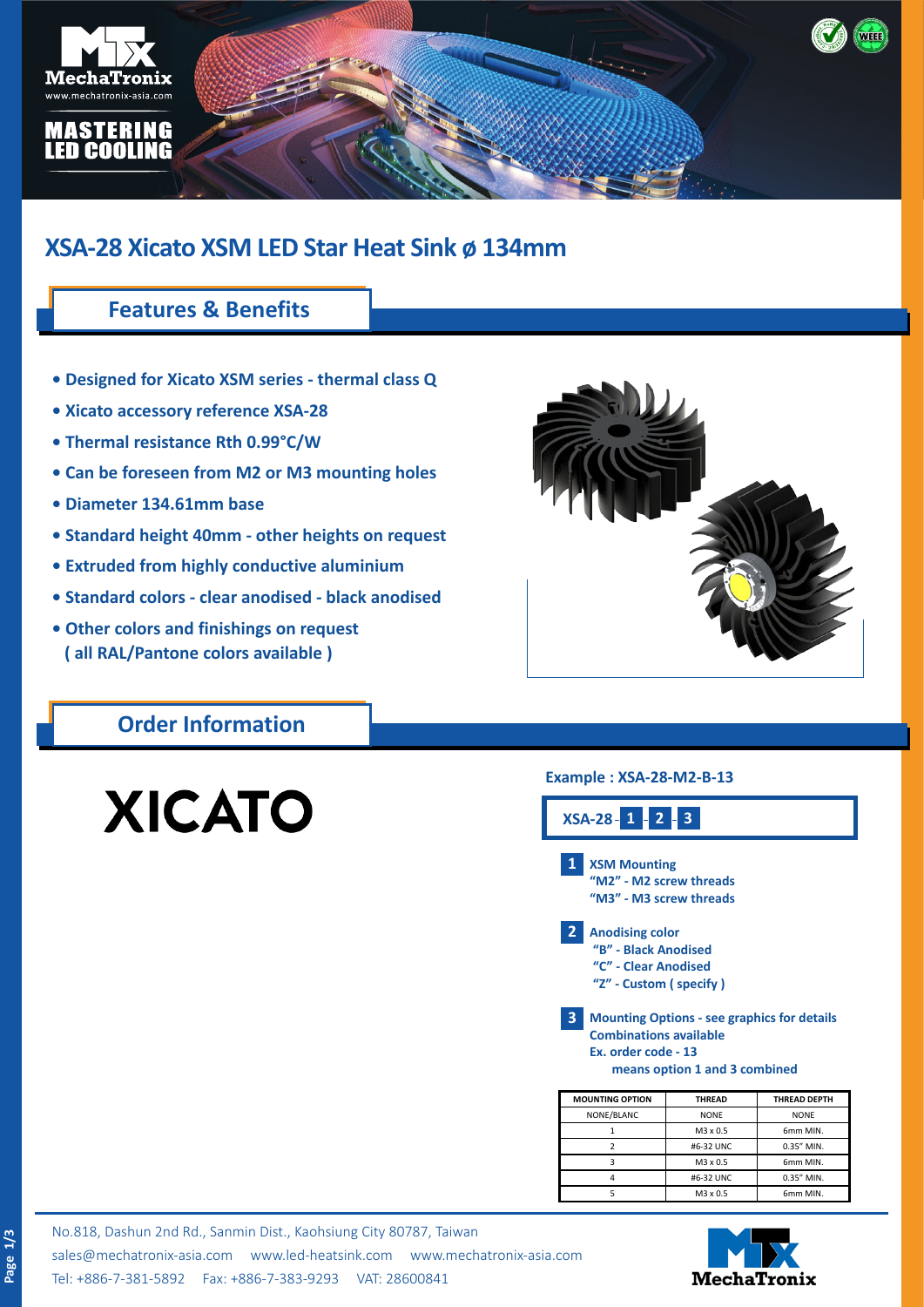

# **XSA-28 Xicato XSM LED Star Heat Sink ø 134mm**

# **Product Details**

|                                                                                                                                                                                                                                                                                                   | <b>Total Height<sup>mm</sup></b>                                                                                                                            | Rth(°C/W) | Volume <sup>mm3</sup>                                                           | <b>Cooling Surfacemm2</b>                                                                                                                                                            | <b>Weight<sup>gr</sup></b> | <b>Mounting Options</b>                                                                   |
|---------------------------------------------------------------------------------------------------------------------------------------------------------------------------------------------------------------------------------------------------------------------------------------------------|-------------------------------------------------------------------------------------------------------------------------------------------------------------|-----------|---------------------------------------------------------------------------------|--------------------------------------------------------------------------------------------------------------------------------------------------------------------------------------|----------------------------|-------------------------------------------------------------------------------------------|
| <b>XSA-28</b>                                                                                                                                                                                                                                                                                     | 40.00                                                                                                                                                       | 0.99      | 198478.94                                                                       | 115233.75                                                                                                                                                                            | 497.5                      |                                                                                           |
| <b>Notes:</b><br>1. MechaTronix reserves the right to change products or specifications<br>without prior notice.<br>2. Mentioned models are an extraction of the full product range.<br>3. All these types are made by extrusion process from highly conductive<br>$\mathcal{L}$<br>$\mathcal{L}$ | For specific mechanical adaptations please contact MechaTronix.<br>$1$ Mechanical version<br>Top side center hole<br>tapping 2 holes<br>M3x0.5<br>Depth>6mm |           |                                                                                 | $384_1$<br>aluminum type AL6063 T5 with a typical Thermal Conductivity of 209W/m-K.<br>2 Mechanical version<br>Top side center hole<br>tapping 2 holes<br>#6-32 UNC<br>Depth>0.35"mm |                            | 1&<br>3 Mechanical version<br>Side hole tapping<br>4 holes M3x0.5<br>Depth>6mm            |
|                                                                                                                                                                                                                                                                                                   | <b>Drawings &amp; Dimensions</b>                                                                                                                            |           | 4 Mechanical version<br>Side hole tapping<br>4 holes #6-32 UNC<br>Depth>0.35"mm |                                                                                                                                                                                      |                            | 5 Mechanical version<br><b>Bottom side hole</b><br>tapping 2 holes<br>M3x0.5<br>Depth>6mm |
|                                                                                                                                                                                                                                                                                                   | Ø134.60                                                                                                                                                     |           |                                                                                 |                                                                                                                                                                                      |                            | <b>Example: XSA-28-M2</b>                                                                 |
|                                                                                                                                                                                                                                                                                                   | $\phi$ 45                                                                                                                                                   |           |                                                                                 | 40                                                                                                                                                                                   |                            |                                                                                           |
| $\phi$ 18 thru                                                                                                                                                                                                                                                                                    |                                                                                                                                                             |           |                                                                                 |                                                                                                                                                                                      | M <sub>2x0</sub> 45        | 120 <sup>c</sup>                                                                          |

[sales@mechatronix-asia.com](mailto:sales%40mechatronix-asia.com?subject=) [www.led-heatsink.com](http://www.led-heatsink.com) [www.mechatronix-asia.com](http://www.mechatronix-asia.com) Tel: +886-7-381-5892 Fax: +886-7-383-9293 VAT: 28600841

**Page 2/3**